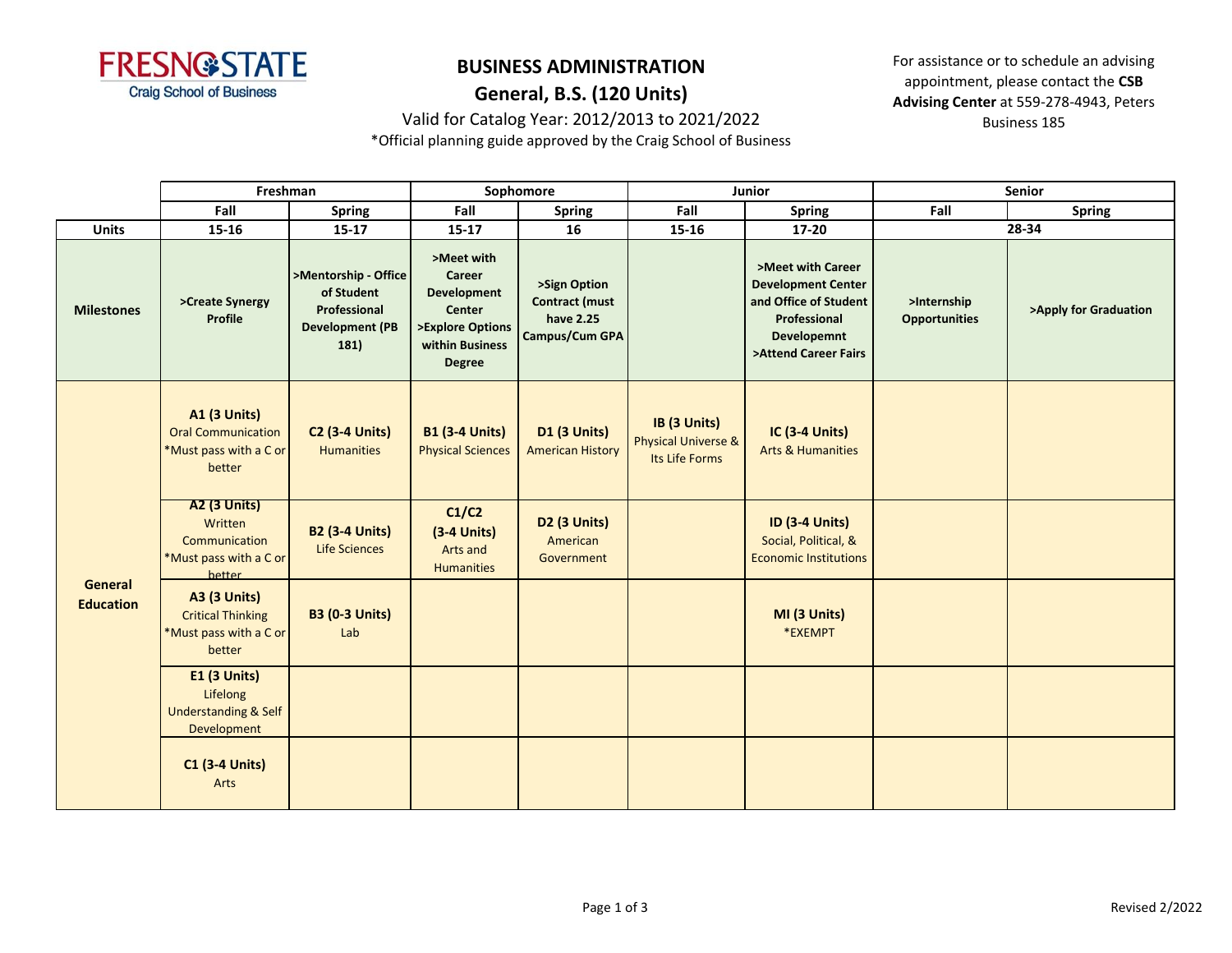

# **BUSINESS ADMINISTRATION General, B.S. (120 Units)**

For assistance or to schedule an advising appointment, please contact the **CSB Advising Center** at 559-278-4943, Peters Business 185

### Valid for Catalog Year: 2012/2013 to 2021/2022

\*Official planning guide approved by the Craig School of Business

|              | Freshman |                                                                                                                                                                           | Sophomore                                                                                                                      |                                                                                                | <b>Junior</b>                                                                                                                                              |                                                                                                     | Senior                                                                                                         |                                                                                                                                                       |  |
|--------------|----------|---------------------------------------------------------------------------------------------------------------------------------------------------------------------------|--------------------------------------------------------------------------------------------------------------------------------|------------------------------------------------------------------------------------------------|------------------------------------------------------------------------------------------------------------------------------------------------------------|-----------------------------------------------------------------------------------------------------|----------------------------------------------------------------------------------------------------------------|-------------------------------------------------------------------------------------------------------------------------------------------------------|--|
|              | Fall     | <b>Spring</b>                                                                                                                                                             | Fall                                                                                                                           | <b>Spring</b>                                                                                  | Fall                                                                                                                                                       | <b>Spring</b>                                                                                       | Fall                                                                                                           | <b>Spring</b>                                                                                                                                         |  |
| Units        | 15-16    | $15 - 17$                                                                                                                                                                 | $15 - 17$                                                                                                                      | 16                                                                                             | 15-16                                                                                                                                                      | 17-20                                                                                               | $28 - 34$                                                                                                      |                                                                                                                                                       |  |
| <b>Major</b> |          | <b>GE Area B4</b><br><b>DS 71 (3 Units)</b><br>Quantitative<br>Reasoning<br>[Pre-Req: ELM exam<br>or intermediate<br>college algebra]<br>*Must pass with a C<br>or better | <b>DS 73 (3 Units)</b><br>[Pre-Req: ELM<br>exam, DS 71;<br><b>ECON 40 &amp; 50</b><br>recommended]<br>*Not open to<br>freshmen | <b>BA18</b><br>(4 Units)<br>*Not open to<br>Freshmen                                           | <b>BA 105W</b><br>(3 Units)<br>[Pre-Req: ENGL 5B<br>or 10<br>(C or better);<br>Junior standing<br>*UDWS<br>requirement; must<br>pass with a C or<br>better | <b>MKTG 100S</b><br>(4 Units)<br>[Pre-Req: BA 105W<br>(may be taken<br>concurrently)]               | <b>MGT 124 (4 Units)</b><br>[Pre-Req: BA 105W;<br>MGT 110; DS 123 (may<br>be taken concurrently)]              | <b>MGT 187</b><br>(3 Units)<br>[Pre-Req: Last semester of<br>Senior year; UD Core<br>requirements (MGT 124 may<br>be taken concurrently);<br>BA 105W] |  |
|              |          | ECON 40 (3 Units)<br>[Pre-Req:GE A2]<br>OR<br>AGBS 1 (3 Units)<br>[Pre-Req: GE A2]                                                                                        | <b>ACCT 4A</b><br>(3 Units)<br>*Not open to<br>Freshmen                                                                        | <b>ACCT 4B</b><br>(3 Units)<br>[Pre-Req: ACCT 4A<br>(C or better)]<br>*Not open to<br>Freshmen | <b>MGT 110</b><br>(6 Units)<br>[Pre-Req: BA 105W<br>(may be taken<br>concurrently)]<br>*Not open to<br>students with credit<br>in MGT 104 or MGT<br>106    | <b>FIN 120</b><br>(4 Units)<br>[Pre-Req: ACCT 4A; DS<br>71; BA 105W (may be<br>taken concurrently)] | <b>OPTION</b><br>(3-4 Units)                                                                                   | <b>OPTION</b><br>(3-4 Units)                                                                                                                          |  |
|              |          | IS 52 & IS 52L<br>(3 Units)<br>*or Computer<br>Competency Exam<br>(CCE)                                                                                                   | <b>GE Area D3</b><br><b>ECON 50</b><br>(3 Units)<br>[Pre-Req: GE A2]                                                           | <b>DS 123</b><br>(3 Units)<br>[Pre-Req: DS 71,<br>73; IS 52, 52L]                              | <b>OPTION</b><br>$(3-4$ Units)                                                                                                                             | <b>OPTION</b><br>$(3-4$ Units)                                                                      | <b>IS 130</b><br>(3 Units)<br>[Pre-Req: IS 52, 52L;<br>ACCT 4A, 4B; BA 105W<br>(may be taken<br>concurrently)] |                                                                                                                                                       |  |
|              |          |                                                                                                                                                                           |                                                                                                                                |                                                                                                |                                                                                                                                                            |                                                                                                     | <b>Option Requirements (3-4 Units)</b><br>*See course catalog for prerequisite requirements                    |                                                                                                                                                       |  |
|              |          |                                                                                                                                                                           |                                                                                                                                |                                                                                                |                                                                                                                                                            |                                                                                                     | <b>Option Requirements (3-4 Units)</b><br>*See course catalog for prerequisite requirements                    |                                                                                                                                                       |  |
| Maior        |          |                                                                                                                                                                           |                                                                                                                                |                                                                                                |                                                                                                                                                            |                                                                                                     | <b>Option Requirements (3-4 Units)</b><br>*See course catalog for prerequisite requirements                    |                                                                                                                                                       |  |
|              |          |                                                                                                                                                                           |                                                                                                                                |                                                                                                |                                                                                                                                                            |                                                                                                     |                                                                                                                |                                                                                                                                                       |  |